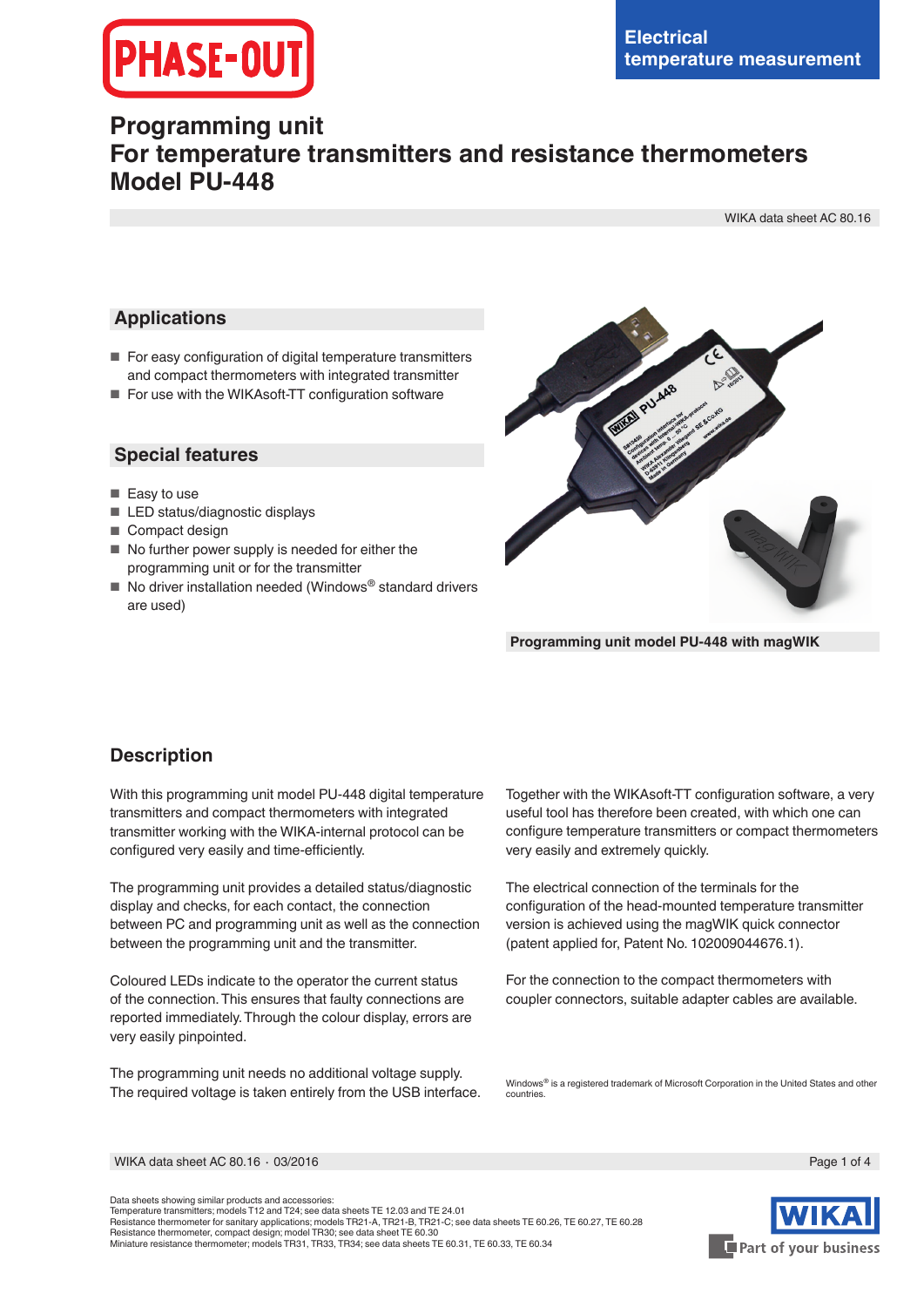

| <b>Specifications</b>                               | <b>Programming unit model PU-448</b>                                                                                                                          |
|-----------------------------------------------------|---------------------------------------------------------------------------------------------------------------------------------------------------------------|
|                                                     |                                                                                                                                                               |
| <b>USB</b> interface                                | USB connector type A to 9-pin Sub-D connector                                                                                                                 |
| <b>Voltage supply</b>                               | The PU-448 and therefore also the connected transmitters/thermometers are powered through<br>the USB port. Thus no additional voltage supply is needed.       |
| Power supply                                        | 100 mA at +5 V, via USB port                                                                                                                                  |
| <b>Connection to computer</b>                       | USB connector                                                                                                                                                 |
| <b>Connection to transmitter</b>                    | $\blacksquare$ 2 x Ø 2 mm banana plugs<br>(with magWIK quick connector)<br>Adapter cable for M12 connector<br>Adapter cable for angular DIN connector, form A |
| Output voltage                                      | Max. 18 V                                                                                                                                                     |
| <b>Operating temperature</b>                        | 050 °C                                                                                                                                                        |
| Storage temperature                                 | $-40+85$ °C                                                                                                                                                   |
| <b>Relative humidity</b>                            | $095%$ r.h.                                                                                                                                                   |
| <b>Dimensions</b><br>$\Box$ Case<br>Test clip cable | 75 x 33.3 x 15 mm, ABS industrial case<br>$2 m (2-wire)$                                                                                                      |
| Electromagnetic compatibility (EMC)                 | EN 61326 emission (group 1, class B) and interference immunity (industrial application)                                                                       |

For instruments with a serial number < S#10000 the function is not ensured with all current transmitter models.



## **LED diagnostics**

The model PU-448 programming unit is fitted with 2 LEDs for clear status indication. Through changes in colour, detailed status diagnostics are possible.

For further information on the LED diagnostics, see the operating instructions.

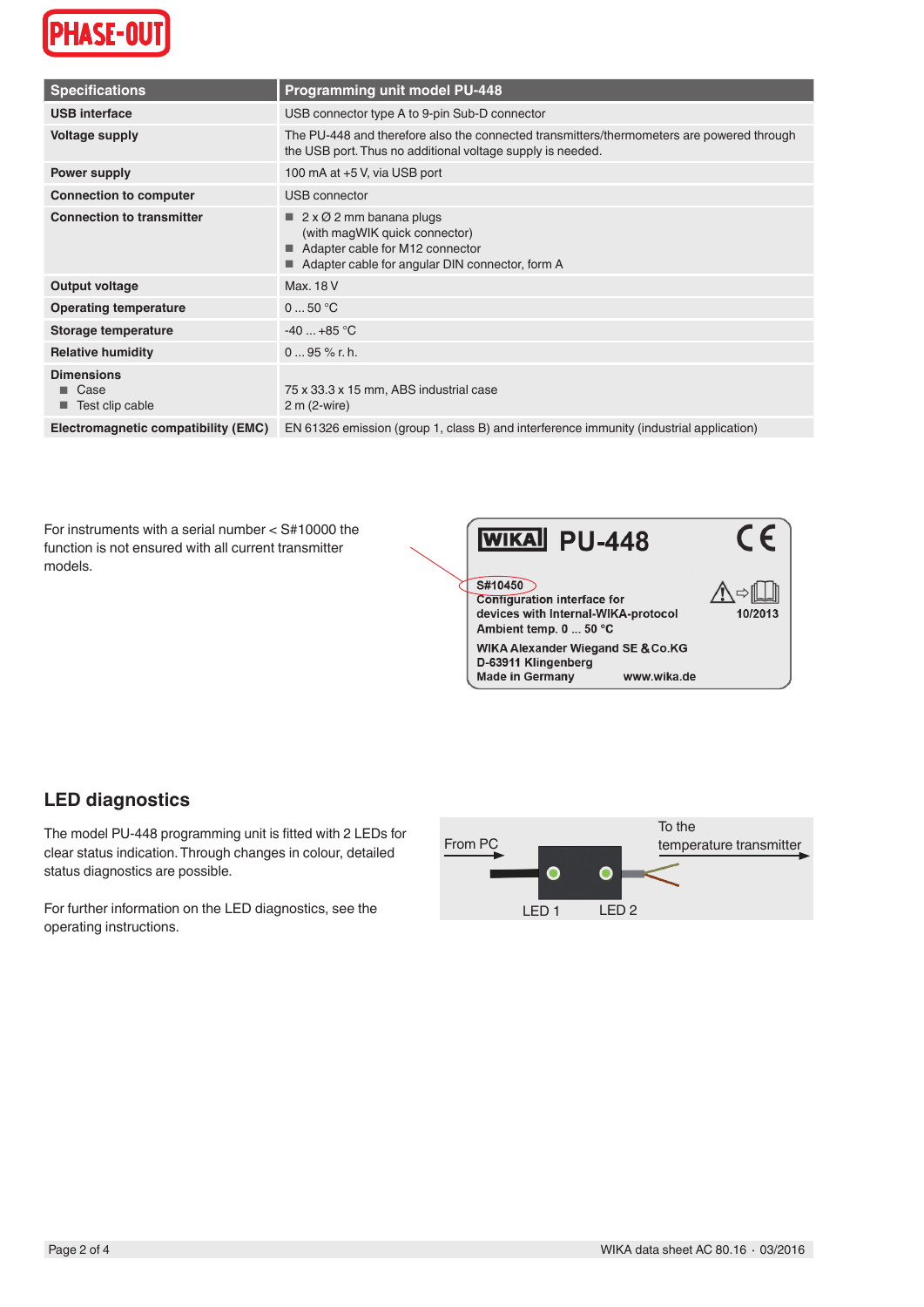

## **Connecting the PU-448 programming unit**

**Quick connector magWIK**

(with temperature transmitter)



#### **Adapter cable for M12 connector** (with compact thermometer)